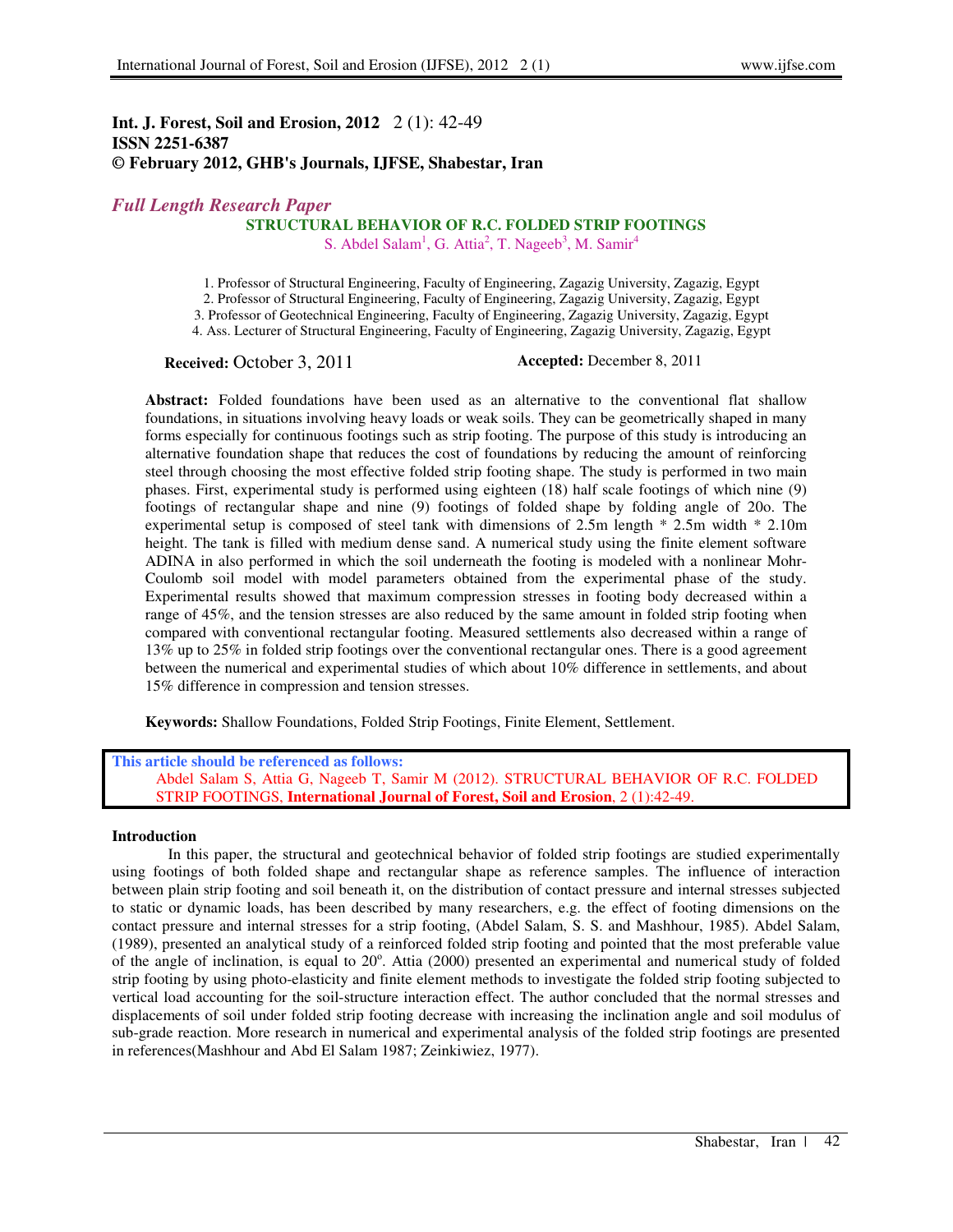## **Experimental Model**

The structural behavior of folded and rectangular strip footings is studied experimentally using eighteen (18) (nine (9) footings of rectangular shape which used as reference footings and nine (9) footings of folded shape). Previous studies indicated that folding the rectangular strip footing by  $20^{\circ}$  resulted in much better behavior when compared with the rectangular ones (Abdel Salam 1979). So, the folded strip footing angle is chosen to be  $20^{\circ}$  to allow for ease in experimental study and also for the footing construction process in the field. The footing material is reinforced concrete with modulus of elasticity of concrete  $E_c = 1.97*10^6$  t/m<sup>2</sup>, and Poisson's ratio  $\mu = 0.16$ . Soil boundaries are simulated by a soil model with dimensions (2.5m length \* 2.5m width \* 2.10m height). The side boundaries are restricted to allow for settlements to take place at model edges, without allowing for lateral movement. However, the movement of the lower boundary is restricted in both directions. Figure (1) shows general layout of the soil model showing restrictions. Medium dense sand is used in analysis to cover the most frequently encountered soils in many parts of Egypt, as shown in table (1). Figure (2) shows general layout of the soil model showing the footing dimensions, loading position, and strain gauges arrangements. Strip footings are precast bored with half scaled dimensions when compared with numerical model.



Figure (1) Configurations of the Soil Model



Figure (2) Sample Loading and Strain Gauges Arrangement

To account for the effect of increasing the number of floors in the building, five cases of loading are applied to model buildings of from one up to six floors respectively. These loads are 50, 100, 150, 200, 250 and 300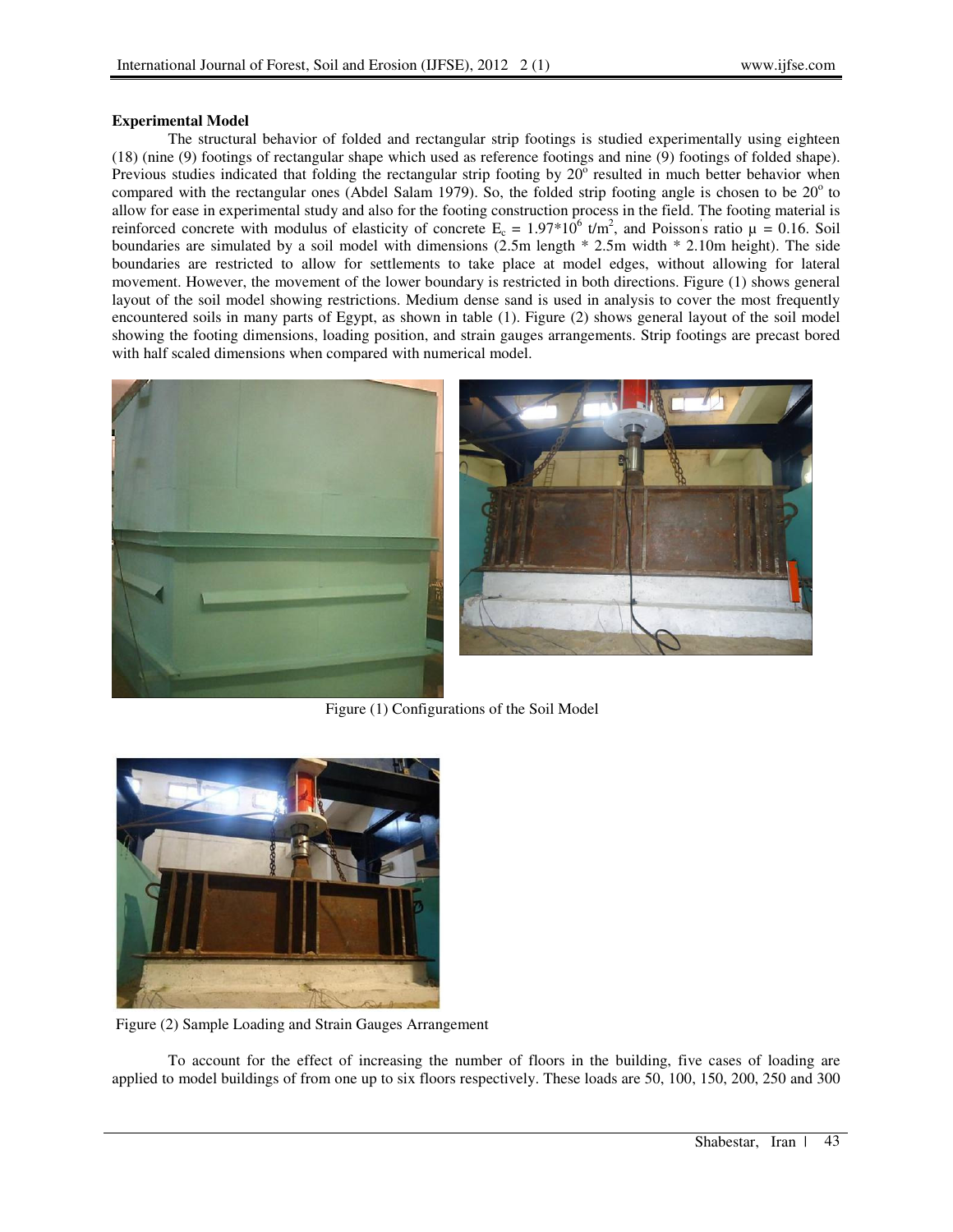kN/m'. Analysis of results will be due to previous parameters in addition to the effect of footing steel reinforcement ratio which will be equal to  $(0.15\%, 0.25\%, \text{ and } 0.35\%$  of the total concrete area) as shown in table (2).

| <b>Table (1):</b> Soil Parameters for Model. |            |  |  |
|----------------------------------------------|------------|--|--|
| Unified Classification                       | Medium     |  |  |
|                                              | Dense Sand |  |  |
| $E_s$ (MN/m <sup>2</sup> )                   | 50.0       |  |  |
| $\phi$ (deg)                                 | 34.0       |  |  |
| $C$ (kN/m <sup>2</sup> )                     | 0.0        |  |  |
| $v$ (Poisson's ratio)                        | 0.30       |  |  |

|  | Table (1): Soil Parameters for Model. |  |  |
|--|---------------------------------------|--|--|
|--|---------------------------------------|--|--|

| Table (2): Model Parameters.     |      |      |      |  |  |
|----------------------------------|------|------|------|--|--|
| Angle of inclination( $\Theta$ ) |      | 20   |      |  |  |
| t/I                              | 0.20 | 0.30 | 0.40 |  |  |
| Reinforcement %                  | 0.15 | 0.25 | 0.35 |  |  |

#### **Analysis of Results**

Analysis included the effect of increasing the applied pressure over the footing on the underlying soil settlements. Stresses within the concrete footing are also presented showing the maximum compression stresses, and tensile stresses along the steel bars.

### *Effect of Increasing the Footing Applied Pressure on Soil Settlements*

The applied pressures are typical values for one up to six floors with one floor increment respectively. Figure (3) shows that increasing the applied pressure resulted in a noticeable increase in the underlying soil settlement for both folded and rectangular strip footing cases. Also, it is noticed that soil is failed by shear and average settlement is calculated for every footing by two LVDT (Load Versus Displacement Transducer) which are put at the ends of the strip footing. Figures (4-6) show that soil settlement levels under folded strip footings are noticeably lower than those of the rectangular strip footings, especially at higher stress levels. The maximum soil settlement in the soil under the folded strip footings are about two thirds of those taking place under rectangular strip footings, at the same loading values. Moreover, the rate of increase in soil settlement due to increasing the stress levels is noticeably higher in strip footings than those in folded strip footings.



Figure (3) Measuring of Soil Settlement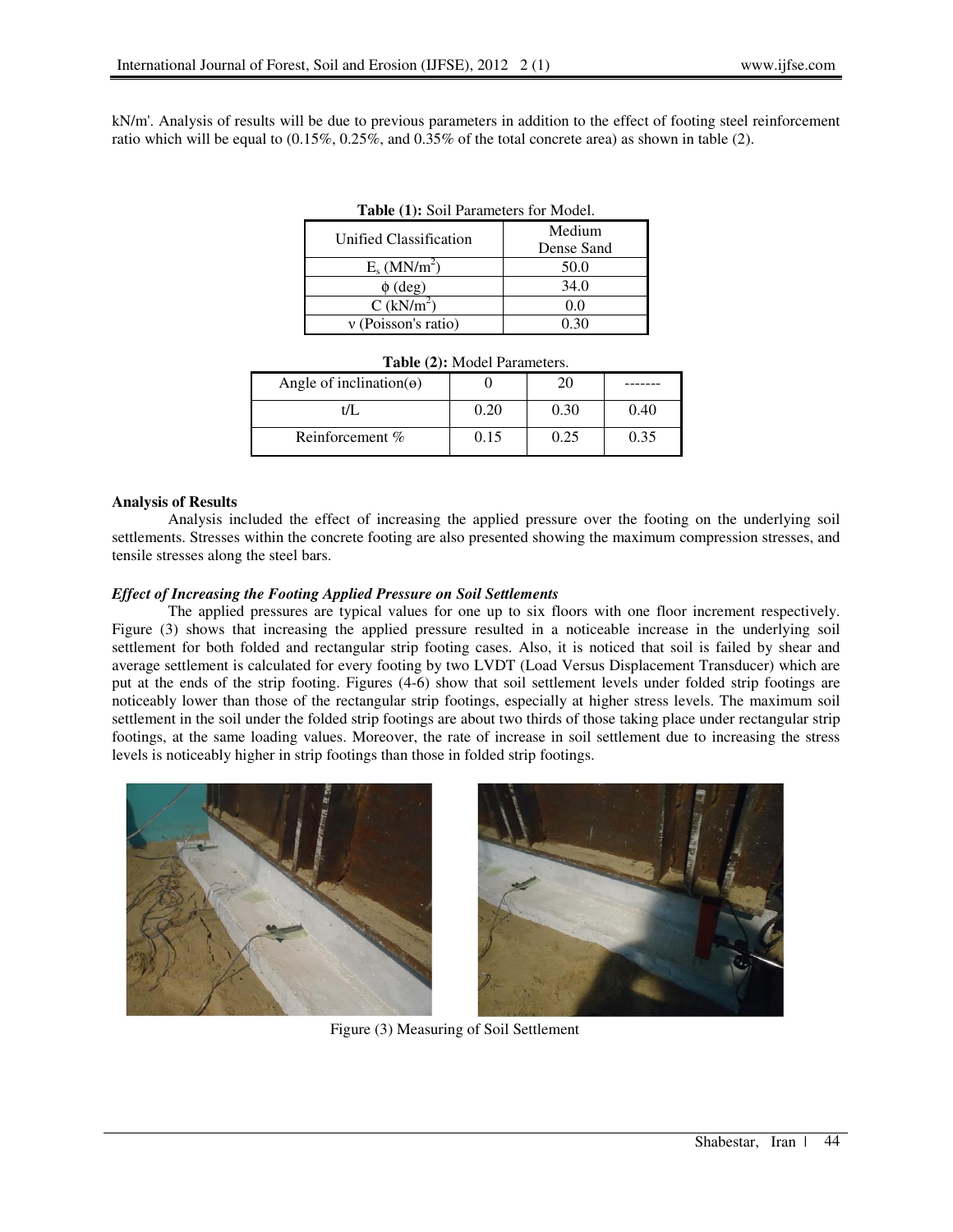

Footings for (t/L=0.40)



# *Effect of Increasing the Footing Applied Pressure on Maximum Compression Stresses*

The maximum concrete compression stresses occurs at the wall face where the position of maximum bending moment. It is noticed that concrete compression stresses in folded strip footings are about two thirds of those encountered in rectangular strip footings as shown in figures (11-12). Thus, more economic concrete mix design can be performed to account for the reduction in the needed concrete compressive strength.

Initial cracks and total failure are noticeable in both rectangular and folded strip footings with (t/L=0.20, and As=0.15%Ac) as shown in figures (9-10). But capacity of folded strip footing at failure is the larger by about 30kN/m- .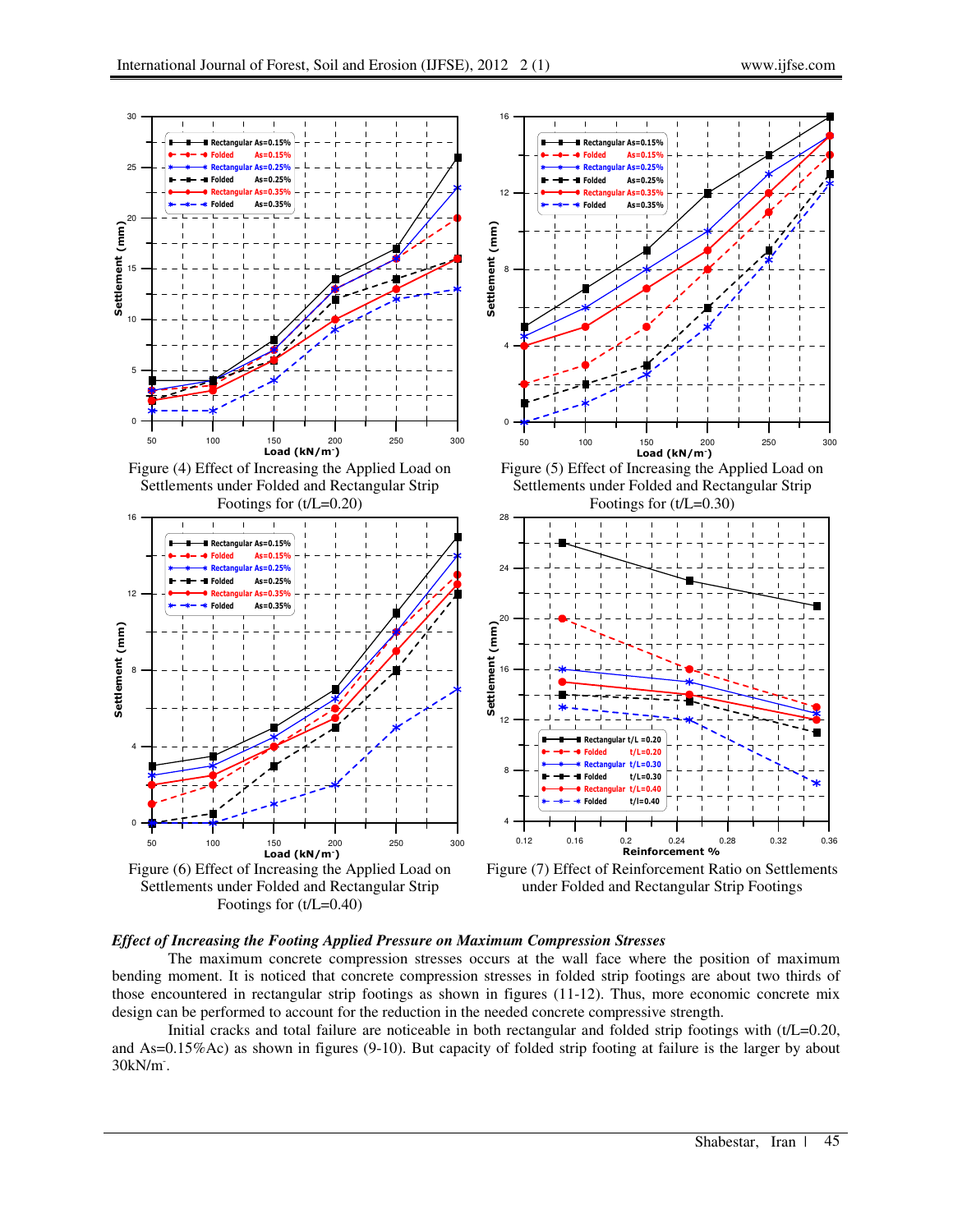

Figure (8) Effect of Depth to Span Ratio on Settlements under Folded and Rectangular Strip Footings





Figure (9) Failure Shape of Rectangular Strip Footing





Figure (10) Failure Shape of Folded Strip Footing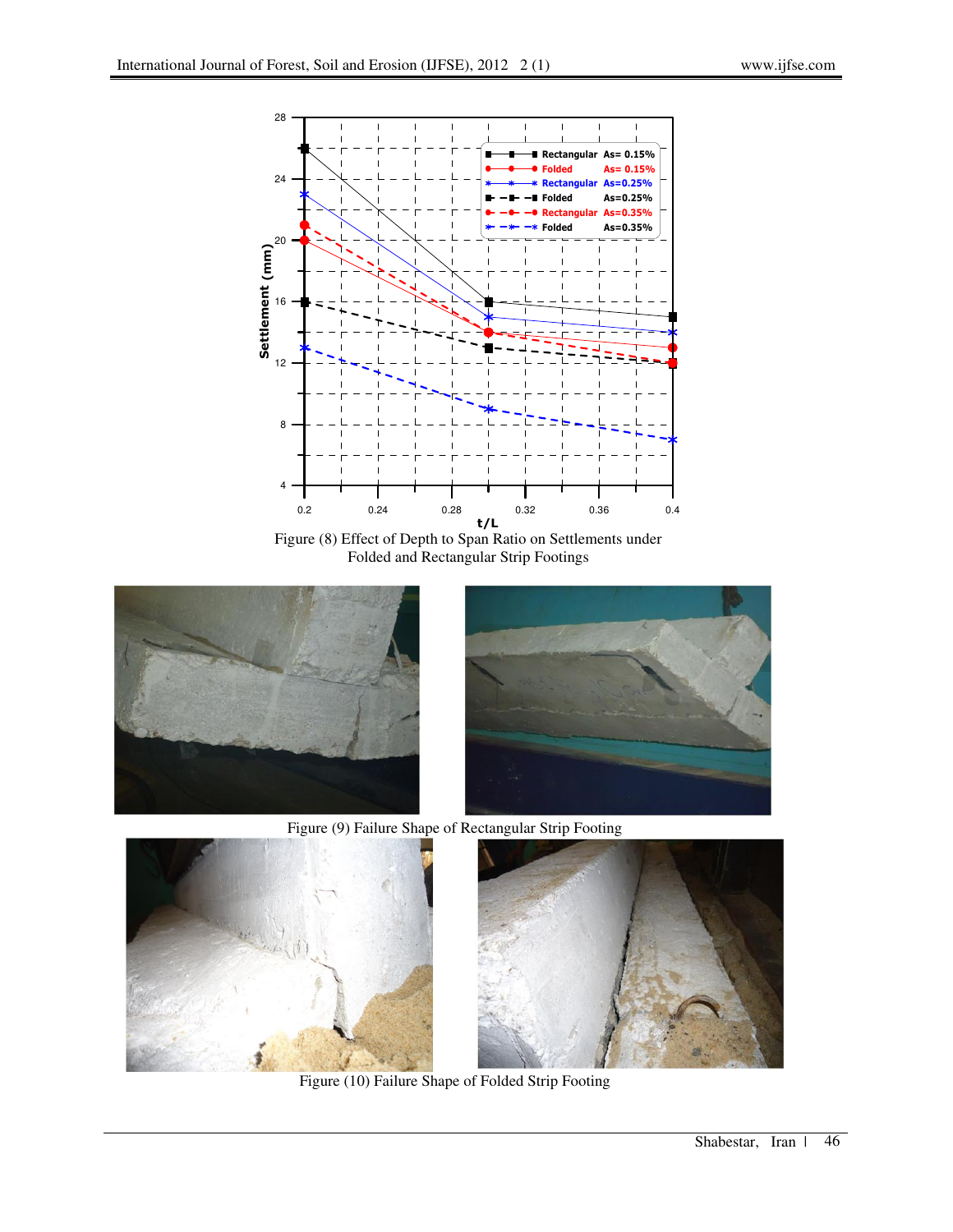

Figure (11) Effect of Reinforcement Ratio on Maximum Compressive Stresses under Folded and Rectangular Strip Footings



Figure (13) Effect of Reinforcement Ratio on Maximum Tensile Stresses under Folded and Rectangular Strip Footings



Figure (12) Effect of Depth to Span Ratio on Maximum Compressive Stresses under Folded and Rectangular Strip Footings



Figure (14) Effect of Depth to Span Ratio on Maximum Tensile Stresses under Folded and Rectangular Strip Footings

## *Effect of Increasing the Footing Applied Pressure on Maximum Tensile Stresses*

Maximum tension took place at the position of the main footing steel reinforcements. One more time, the steel tension stresses in case of folded strip footing is almost two thirds that of the rectangular strip footings, indicating the need for lower quantity of steel reinforcements in the short direction also. Also, it is noticed that the maximum tension took place at the position of the main footing steel reinforcements. As shown in figures (13-14), the steel tension stresses in case of folded strip footing is almost two thirds that of the rectangular strip footings, indicating the need for lower quantity of steel reinforcements in the short direction also. Noticeable reductions in the tension forces took place in the inclined parts of the footing. Moreover, lower compression stresses are noticed at the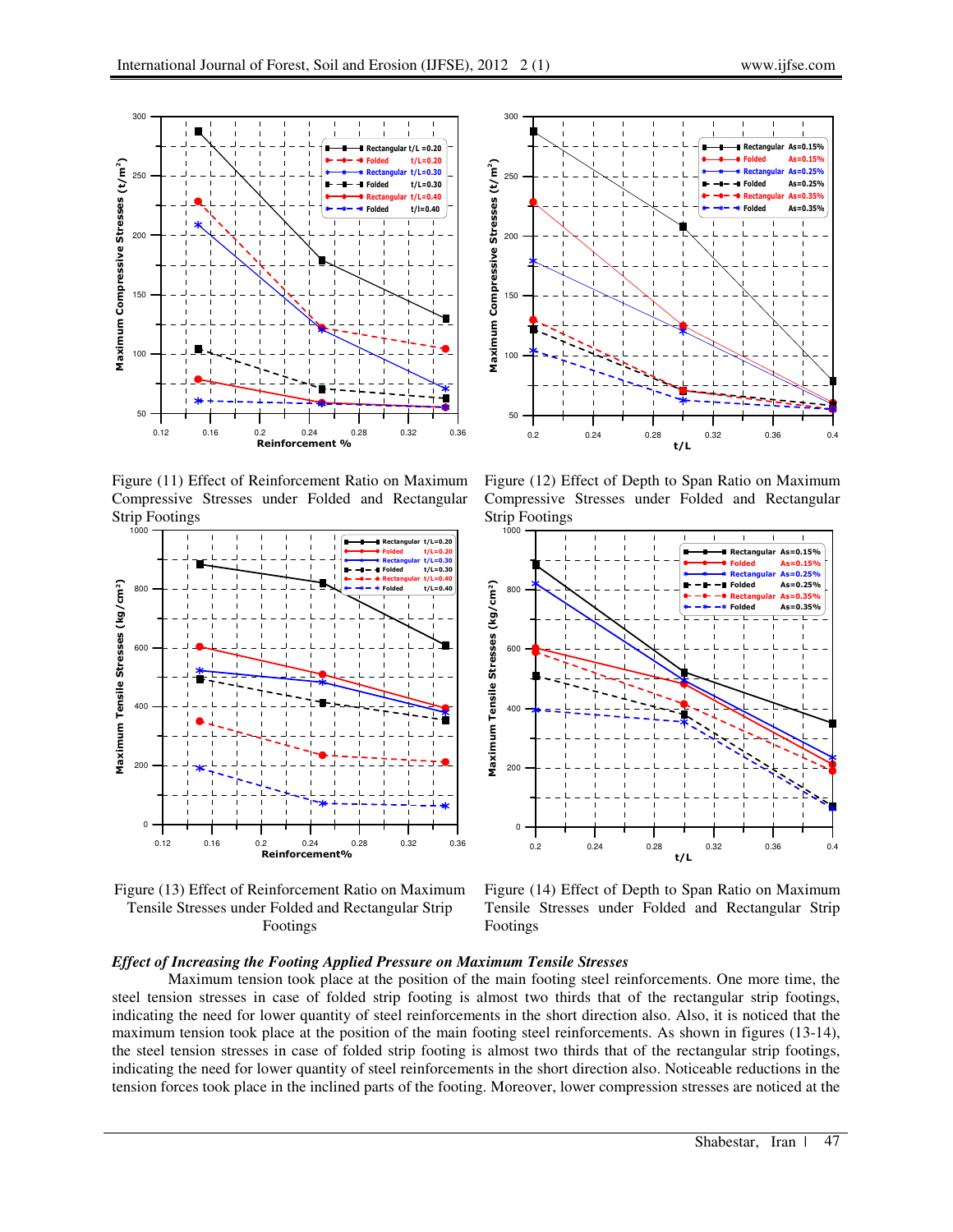compression zone of the folded strip footing than that took place in the rectangular ones. This assures the effectiveness of folded shape over the rectangular shape by requiring less concrete compressive strength

### **Verification Study**

A verification study is conducted to confirm the proposed model is fundamentally correct by checking model predications against available solutions. Numerical results with finite element (F.E) modeling are used to validate the experimental study. The behavior of folded and rectangular strip footings is studied numerically using the finite element technique ADINA (Automatic Dynamic Incremental Nonlinear Analysis). The soil underneath the footing is modeled with a nonlinear Mohr-Coulomb soil model, with the same model parameters presented in Tables (1-2). The footing material is reinforced concrete modeled using elastic isotropic material model. The side boundaries are presented using rollers to allow for settlements to take place at these edges, without allowing for lateral movement. However, the movement of the lower boundary is restricted in both directions. Figure (15) shows general layout of the folded strip footing showing the footing dimensions, loading position. Figure (16) shows the finite element mesh used in the analysis, along with the boundary conditions.



Figure (15) Configurations of the Folded Strip Footing.



Figure (16) The Finite Element Mesh of the Footing Model.

## *Distribution of Settlements and stresses within the Soil Domain*

Figures (17a) and (17b) shows the distribution of settlement shading within the soil domain under the rectangular and folded strip footings respectively. The settlement values and distribution are almost the same in both cases, with slightly lower settlement values occurring under the folded strip footings. Figure (18) shows a good agreement between both numerical and experimental study at the same conditions (As=0.15% of the concrete area, and depth to span ratio (t/L) =0.40). Also, different loads are applied to simulate number of floors from one up to six floors as follows (50, 100, 150, 200, 250 and 300 kN/m' respectively).



Figure (17) Settlement Shading Distribution in Soil Domain for Rectangular and Folded Strip Footings for (As=0.15%Ac, t/L=0.40)